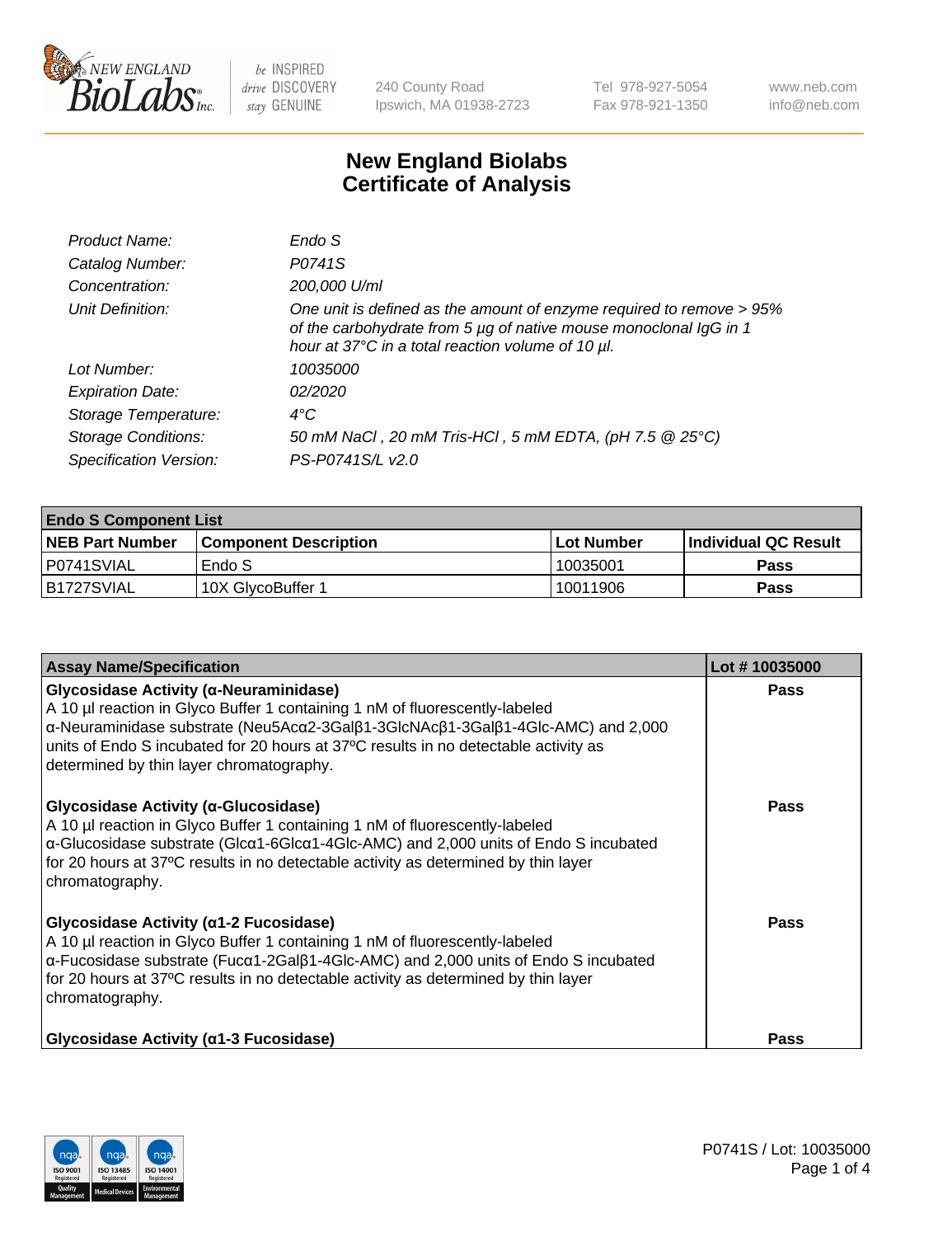

240 County Road Ipswich, MA 01938-2723 Tel 978-927-5054 Fax 978-921-1350 www.neb.com info@neb.com

| <b>Assay Name/Specification</b>                                                                                                                                                                                                                                                                                                                                              | Lot #10035000 |
|------------------------------------------------------------------------------------------------------------------------------------------------------------------------------------------------------------------------------------------------------------------------------------------------------------------------------------------------------------------------------|---------------|
| A 10 µl reaction in Glyco Buffer 1 containing 1 nM of fluorescently-labeled<br>α-Fucosidase substrate (Fucα1-3Galβ1-4GlcNAcβ1-3Galβ1-4Glc-AMC) and 2,000 units of<br>Endo S incubated for 20 hours at 37°C results in no detectable activity as<br>determined by thin layer chromatography.                                                                                  |               |
| Glycosidase Activity (Endo F1, F2, H)<br>A 10 µl reaction in Glyco Buffer 1 containing 1 nM of fluorescently-labeled Endo F1,<br>F2, H substrate (Dansylated invertase high mannose) and 2,000 units of Endo S<br>incubated for 20 hours at 37°C results in no detectable activity as determined by<br>thin layer chromatography.                                            | <b>Pass</b>   |
| <b>Functional Test (Magnetic Beads, Enzyme Removal)</b><br>Magnetic chitin beads (50 µl) were equilibrated and incubated with 2,000 units of<br>Endo S in 300 µl of 50mM ammonium formate, pH 4.4. The beads were pelleted using a<br>magnetic separation rack. No Endo S was detected in the supernatant as determined by<br>activity assay and mass spectrometry analysis. | <b>Pass</b>   |
| Glycosidase Activity (α1-3 Galactosidase)<br>A 10 µl reaction in Glyco Buffer 1 containing 1 nM of fluorescently-labeled<br>α-Galactosidase substrate (Galα1-3Galβ1-4GlcNAc-AMC) and 2,000 units of Endo S<br>incubated for 20 hours at 37°C results in no detectable activity as determined by<br>thin layer chromatography.                                                | Pass          |
| Glycosidase Activity (α1-3 Mannosidase)<br>A 10 µl reaction in Glyco Buffer 1 containing 1 nM of fluorescently-labeled<br>α-Mannosidase substrate (Manα1-3Manβ1-4GlcNAc-AMC) and 2,000 units of Endo S<br>incubated for 20 hours at 37°C results in no detectable activity as determined by<br>thin layer chromatography.                                                    | <b>Pass</b>   |
| Glycosidase Activity (α1-6 Galactosidase)<br>A 10 µl reaction in Glyco Buffer 1 containing 1 nM of fluorescently-labeled<br>α-Galactosidase substrate (Galα1-6Galα1-6Glcα1-2Fru-AMC) and 2,000 units of Endo S<br>incubated for 20 hours at 37°C results in no detectable activity as determined by<br>thin layer chromatography.                                            | <b>Pass</b>   |
| Glycosidase Activity (α1-6 Mannosidase)<br>A 10 µl reaction in Glyco Buffer 1 containing 1 nM of fluorescently-labeled<br>α-Mannosidase substrate (Μanα1-6Μanα1-6(Μanα1-3)Man-AMC) and 2,000 units of Endo S<br>incubated for 20 hours at 37°C results in no detectable activity as determined by<br>thin layer chromatography.                                              | <b>Pass</b>   |
| Glycosidase Activity (α-N-Acetylgalactosaminidase)<br>A 10 µl reaction in Glyco Buffer 1 containing 1 nM of fluorescently-labeled                                                                                                                                                                                                                                            | <b>Pass</b>   |

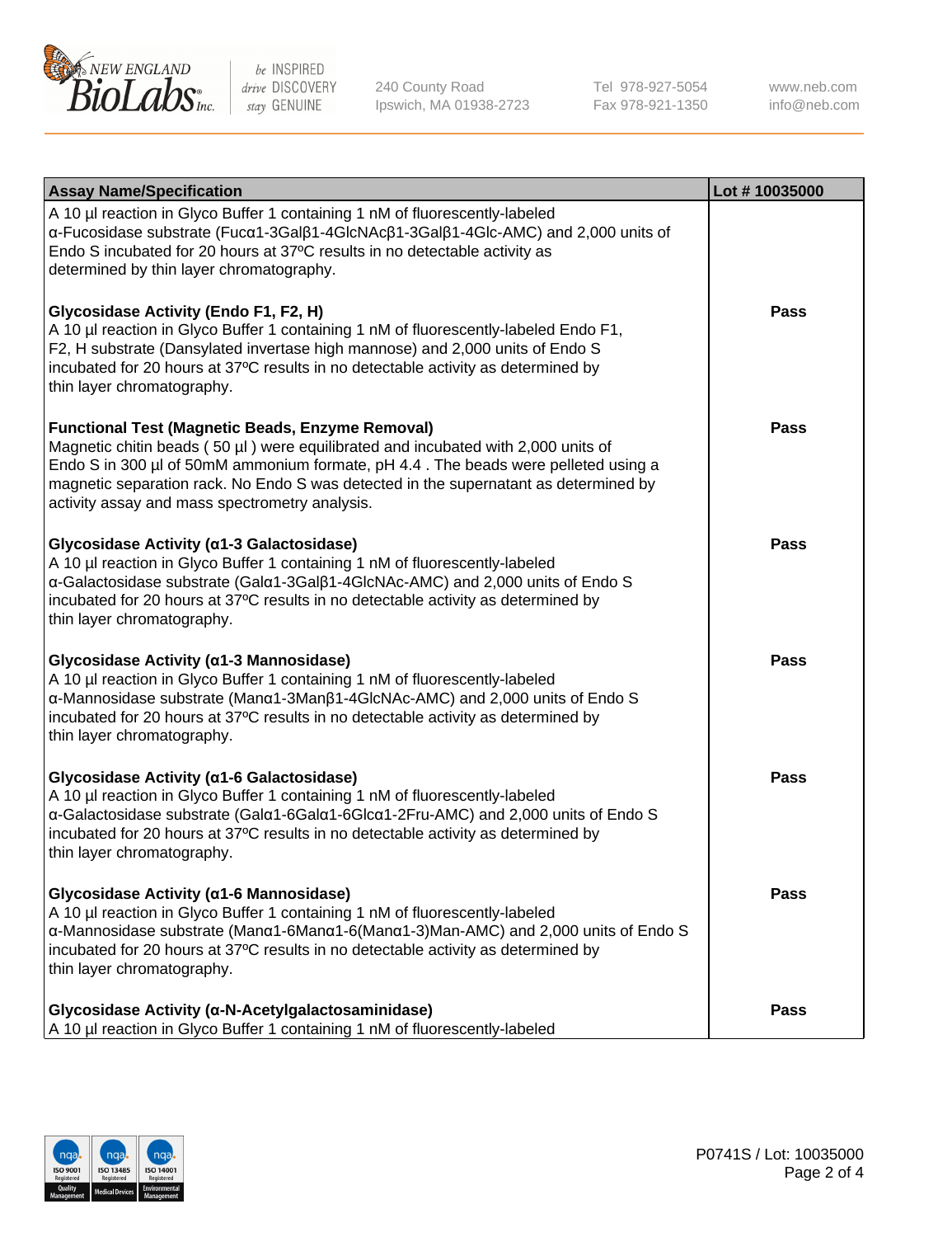

240 County Road Ipswich, MA 01938-2723 Tel 978-927-5054 Fax 978-921-1350

www.neb.com info@neb.com

| <b>Assay Name/Specification</b>                                                                                                                                                                                                                                                                                                                                | Lot #10035000 |
|----------------------------------------------------------------------------------------------------------------------------------------------------------------------------------------------------------------------------------------------------------------------------------------------------------------------------------------------------------------|---------------|
| $\alpha$ -N-Acetylgalactosaminidase substrate (GalNAc $\alpha$ 1-3(Fuc $\alpha$ 1-2)Gal $\beta$ 1-4Glc-AMC) and 2,000<br>units of Endo S incubated for 20 hours at 37°C results in no detectable activity as<br>determined by thin layer chromatography.                                                                                                       |               |
| <b>Glycosidase Activity (β-Mannosidase)</b><br>A 10 µl reaction in Glyco Buffer 1 containing 1 nM of fluorescently-labeled<br>$\beta$ -Mannosidase substrate (Man $\beta$ 1-4Man $\beta$ 1-4Man-AMC) and 2,000 units of Endo S incubated<br>for 20 hours at 37°C results in no detectable activity as determined by thin layer<br>chromatography.              | Pass          |
| <b>Glycosidase Activity (β-Xylosidase)</b><br>A 10 µl reaction in Glyco Buffer 1 containing 1 nM of fluorescently-labeled<br>$\beta$ -Xylosidase substrate (Xyl $\beta$ 1-4Xyl $\beta$ 1-4Xyl $\beta$ 1-4Xyl-AMC) and 2,000 units of Endo S<br>incubated for 20 hours at 37°C results in no detectable activity as determined by<br>thin layer chromatography. | Pass          |
| Glycosidase Activity ( $\beta$ 1-3 Galactosidase)<br>A 10 µl reaction in Glyco Buffer 1 containing 1 nM of fluorescently-labeled<br>β-Galactosidase substrate (Galβ1-3GlcNAcβ1-4Galβ1-4Glc-AMC) and 2,000 units of Endo<br>S incubated for 20 hours at 37°C results in no detectable activity as determined by<br>thin layer chromatography.                   | <b>Pass</b>   |
| <b>Glycosidase Activity (β1-4 Galactosidase)</b><br>A 10 µl reaction in Glyco Buffer 1 containing 1 nM of fluorescently-labeled<br>β-Galactosidase substrate (Galβ1-4GlcNAcβ1-3Galβ1-4Glc -AMC) and 2,000 units of Endo<br>S incubated for 20 hours at 37°C results in no detectable activity as determined by<br>thin layer chromatography.                   | <b>Pass</b>   |
| <b>Glycosidase Activity (β-N-Acetylgalactosaminidase)</b><br>A 10 µl reaction in Glyco Buffer 1 containing 1 nM of fluorescently-labeled<br>β-N-Acetylgalactosaminidase substrate (GalNAcβ1-4Galβ1-4Glc-AMC) and 2,000 units of<br>Endo S incubated for 20 hours at 37°C results in no detectable activity as<br>determined by thin layer chromatography.      | <b>Pass</b>   |
| <b>Protease Activity (SDS-PAGE)</b><br>A 20 µl reaction in 1X Glyco Buffer 1 containing 24 µg of a standard mixture of<br>proteins and a minimum of 2,000 units of Endo S incubated for 20 hours at 37°C,<br>results in no detectable degradation of the protein mixture as determined by<br>SDS-PAGE with Coomassie Blue detection.                           | <b>Pass</b>   |
| <b>Protein Purity Assay (SDS-PAGE)</b><br>Endo S is ≥ 95% pure as determined by SDS-PAGE analysis using Coomassie Blue<br>detection.                                                                                                                                                                                                                           | Pass          |